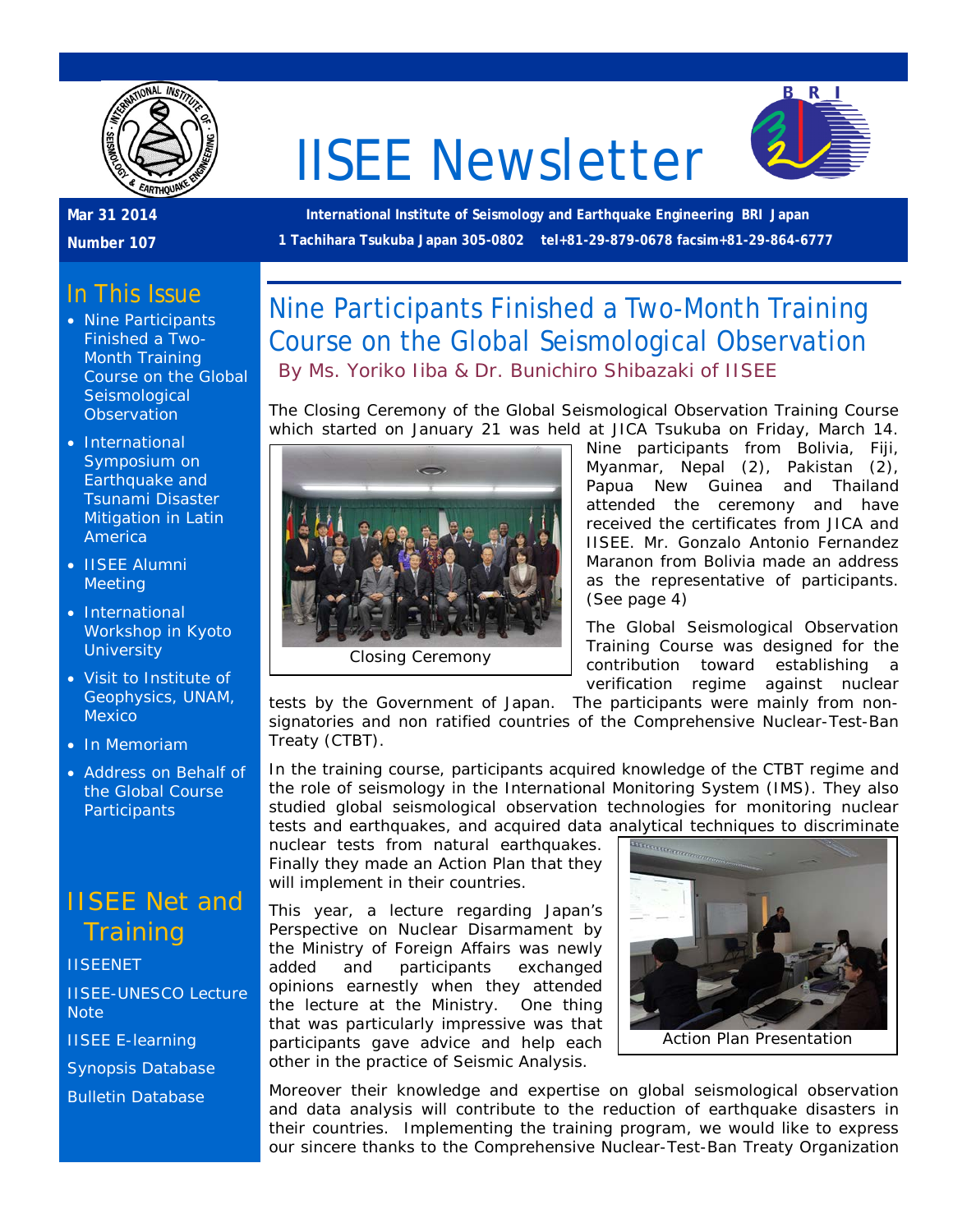(CTBTO), Ministry of Foreign Affairs of Japan (MOFA), Japan International Cooperation Agency (JICA), Japan Meteorological Agency (JMA) and people concerned for their support and cooperation to the course.

### **Earthquakes**

[The 2011 off the Pacific](http://iisee/special2/20110311tohoku.htm)  [coast of Tohoku](http://iisee/special2/20110311tohoku.htm)  **[Earthquake](http://iisee/special2/20110311tohoku.htm)** 

[Reports of Recent](http://iisee/quakes.htm)  **[Earthquakes](http://iisee/quakes.htm)** 

[Utsu Catalog](http://iisee/utsu/index_eng.html)

[Earthquake Catalog](http://iisee/eqcat/Top_page_en.htm)

### **Call for Papers**

IISEE Bulletin is now accepting submissions of papers for the seismology, earthquake engineering, and tsunami. Developing countries are targeted, but are not limited.

Your original papers will be reviewed by the editorial members and some experts.

NO submission fee is need.

Try to challenge!!



### International Symposium on Earthquake and Tsunami Disaster Mitigation in Latin America *By Dr.Yushiro Fujii, IISEE Senior Research Seismologist*

This symposium was held on March 7th, 2014 at Kokuyo Hall (Minato-ku, Tokyo, Japan) with support from JST (Japan Science and Technology Agency)-JICA (Japan International Cooperation Agency) SATREPS (Science and Technology Research Partnership for Sustainable Development Program) project (The two projects of Peru and Chile are now being conducted).



The eight 2013-2014 earthquake engineering course participants attended this symposium as a part of the training. Dr. Shibazaki, Dr. Tani and I (Fujii) also attended the symposium to know the current situation of the earthquake and tsunami disaster-prevention measures in Latin America. It was great pleasure for us to meet many researchers including ex-participants of the IISEE's training courses from Peru, Chile, Colombia and El Salvador.



(reproduced from Chiba University's website)

Approximately 25 researchers were invited to the symposium from seven Latin American countries (Peru, Chile, Colombia, Ecuador, Mexico, Nicaragua and El Salvador). They made presentations of their country reports following the

two keynote lectures entitled "Earthquake disaster mitigation research in Japan and international collaboration" and "Earthquake activity and seismic hazard in Latin America." About 70 Japanese researchers involved in the Peru and Chile SATREPS projects or other research projects also participated in the symposium. In the panel discussion, the themes what is needed or what is a problem in disaster mitigation in each country were widely discussed and a resolution for having this kind of symposium every year was adopted.

#### **IISEE Alumni Meeting in the 10th Asian Seismological Commission General Assembly**

The 10<sup>th</sup> Asian Seismological Commission (ASC) General Assembly will be held in Makati by The Philippines, through the Philippine Institute of Volcanology and Seismology (PHIVOLCS-DOST) and the City of Makati, from 17-21 November 2014. IISEE is planning to have the Alumni meeting there. WE ARE HAPPY TO SHARE THE TIME. Come and Join US!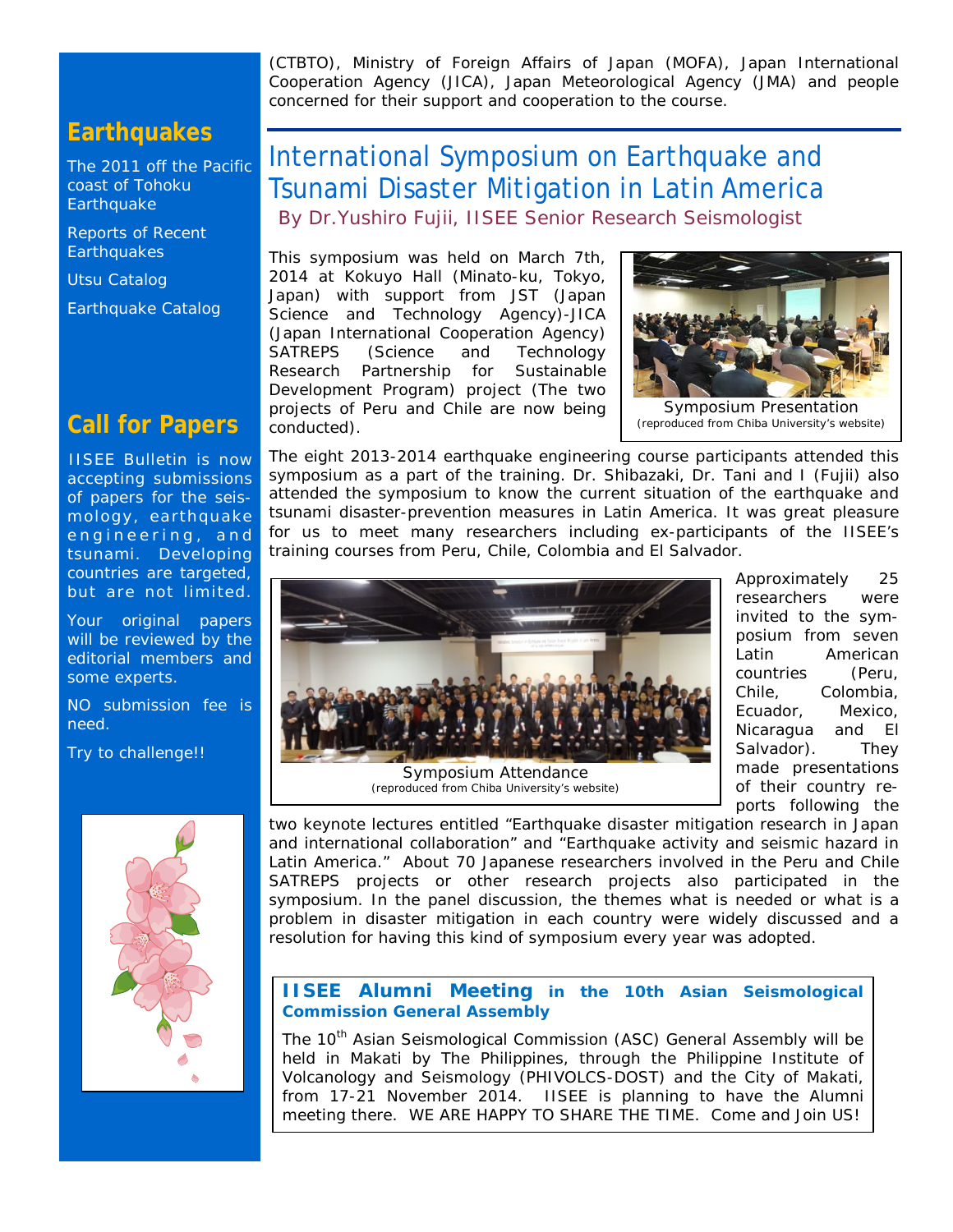

Enjoy, Now

### **Contact Us**

The IISEE Newsletter is intended to act as a go-between for IISEE and ex-participants.

We encourage you to contribute a report and an article to this newsletter. Please let us know your current activities in your countries.

We also welcome your co-workers and friends to register our mailing list.

iiseenews@kenken.go.jp [http://iisee.kenken.go.jp](http://iisee.kenken.go.jp/)

### **Back Numbers**

[http://iisee.kenken.go.jp/](http://iisee.kenken.go.jp/nldb/) [nldb/](http://iisee.kenken.go.jp/nldb/)

### International Workshop in Kyoto University *By Dr.Toshiaki Yokoi, Director of IISEE*

From Mar.4 to 6, 2014, I have participated the international workshop entitled "New Initiative toward the Advancement of Strong Motion, Site Effect, and Risk Evaluation Studies for Future Mega-Quakes" held in Disaster Prevention Research Institute, Kyoto University.

Many important research results were presented by internationally famous researchers and also those of the young generations. For example, Prof. Hiroo Kanamori (California Institute of Technology). Dr. Nelson Pulido Hernandez who had atteded the IISEE training course (1991-1992 Earthquake Engineering Course, Colombia) has presented his important research result. I would like to express my thanks and respect to the professors of Kyoto University who organized this important and meaningful workshop.

### Visit to Institute of Geophysics, UNAM, Mexico *By Dr.Bunichiro Shibazaki, IISEE Chief Research Scientist*

I visited Institute of Geophysics, National University of Mexico (UNAM), from March 17 to 21. Recent high-resolution geodetic observations have revealed the occurrence of slow slip events (SSEs) along the Mexican subduction zone. In Guerrero, large SSEs of around Mw 7.5 repeat every 3–4 years. Also there is a seismic gap in Guerrero where a large earthquake may occur in the near future.

I joined a discussion on a future research project regarding investigation of stress accumulation in the Guerrero seismic gap and tsunami hazard assessment. introduced my numerical model of slow slip events and their interaction with large earthquakes along the subduction interfaces beneath Guerrero. During my visit, jacaranda trees were in full bloom.



### In Memoriam: Dr. Sheldon Cherry (Canada)

It was with profound sorrow that we received the sad news of the passing away of Dr. Sheldon Cherry, Professor Emeritus of Civil Engineering at the University of British Columbia, Canada on March 23 of 2014.

Dr. Cherry was the former UNESCO Expert of IISEE from 1966 to 1967. He was one of the founders of IISEE training program. We greatly appreciate his support he has givin to IISEE. We would like to extend the sincerest sympathy from all of us at IISEE to his family.